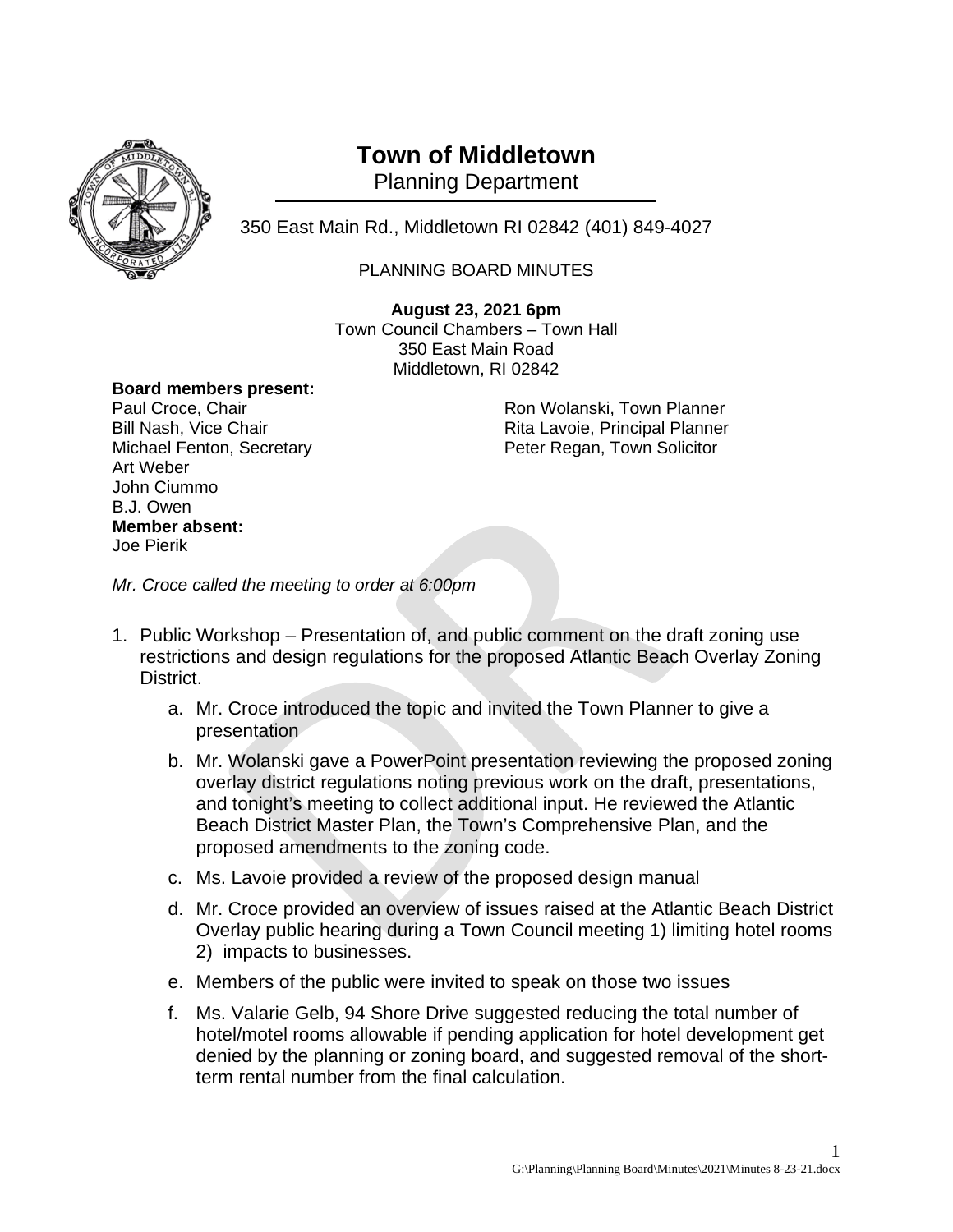- g. Mr. John Parillio, 53 Newport Ave asked about parking spaces requirements for hotel/motel
- h. Mr. Wolanski explained the parking requirements per the zoning code
- i. Mr. Jim Parente, 65 Aquidneck Ave asked about how the proposal would impact his existing residential structure and potential future expansion
- j. There was discussion about grandfathering of existing uses, new development must comply with zoning rules
- k. Mr. John Bagwill, 587 Tuckerman Ave suggested that short term rentals be removed from the hotel room calculations in the draft
- l. Mr. David Lawrence, 75 Beagle Drive spoke in favor of tabling the proposal due to concerns on limiting hotel rooms
- m. Ms. Olga Tregassaur 71 Aquidneck Ave spoke of concerns to residential homes in the district and short-term rental impacts
- n. Ms. Colleen Aull, 87 Warren Ave spoke in favor of a variety of businesses and limiting the number of hotel rooms but not including short term rentals in the calculation
- o. Mr. Scott Kirmil, 124 Aquidneck Ave raised concerns about decreasing property value and a cap on the number of rooms causing resale impacts
- p. Members of the board discussed:
	- i. Mr. Weber spoke of finding a balanced approach, public notice of the planning board meeting, delayed work on the ordinance
	- ii. Providing the Town Council a recommendation prior to their second reading on September 20, 2021
	- iii. Hearing feedback from business owners and residents
	- iv. Removing the short-term rentals from the maximum room capacity: 260 maximum hotel/motel rooms
- q. **Motion** by Mr. Fenton, seconded by Mr. Weber to recommend limiting hotel/motel room capacity to 260 and not include short term rental.
- r. Discussion: allowing applications in the pipeline to proceed, able to change that number via the Town Council
- s. Mr. Komez Roses of Flo's Clam Shack offered a new classification of hotel/motel and inn/bed-and-breakfast or a maximum hotel size to encourage smaller hotels-type structures not large structures
- t. Mr. Dennis Barry 62 Warren Ave asked for clarification on the proposed number of rooms
- u. Discussion on lot size limitations
- v. **Vote**: 6-0-0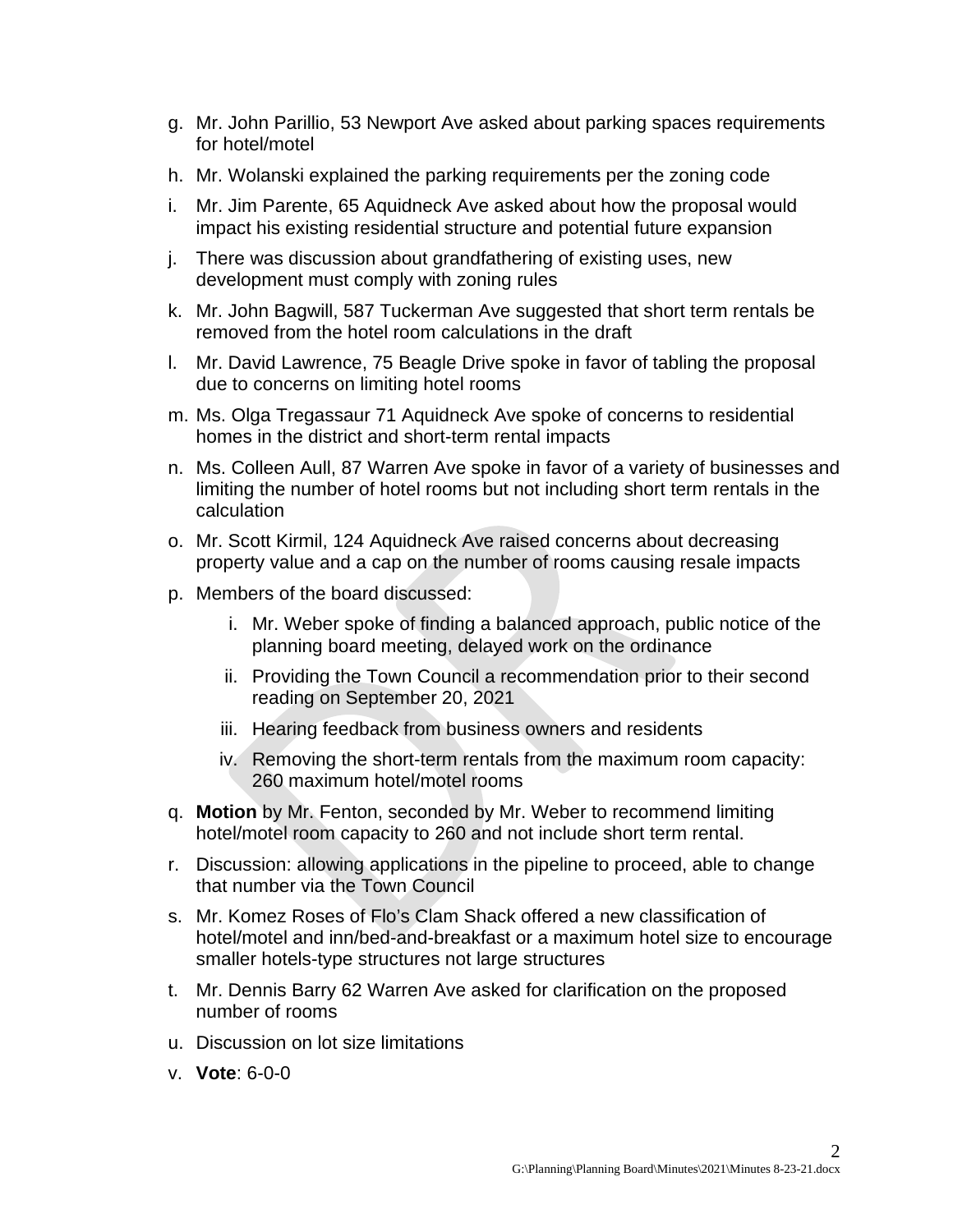- w. Members of the public were asked to comment on concerns of the overlay for businesses
- x. Ms. Colleen Aull 87 Warren Ave, asked about grandfathering of existing businesses
- y. It was clarified that the signage provision requiring compliance in 5 years and any new development would need to comply with adopted zoning ordinances, existing uses may remain
- z. Mr. Jeff Burgess of the Sea Whale Hotel spoke of a hardship to businesses if new regulations were adopted
- aa. Ms. Lisa Amarant of the SeaBreeze Inn spoke of a hardship to businesses to remove the signage, sidewalk upgrades
- bb.It was clarified that a variance could be requested from zoning board if a business is unable to comply do the site specifications
- cc. Mr. Regan spoke of the Tax Increment Financing district to creating a funding source to improve the streetscape
- dd.Mr. Weber offered to remove the 5-year "sunset provision" for existing nonconforming signage to be brough into compliance
- ee.Ms. Valarie Gelb, 94 Shore Drive suggested removing the sunset provision on signs but requiring sign to conform when they are replaced
- ff. Leon Amarant, 24 Shore Drive spoke of positive changes to Aquidneck Ave occurring without ordinance guidelines already
- gg.Mr. David Lawrence, 75 Beagle Drive spoke of putting the telephone poles underground before enacting any ordinances
- hh.Ms. Owen spoke of the Town's requirement for underground utilities
- ii. Mr. Wolanski stated that the proposal to put to utilities underground is estimated to cost \$20 million, the Middletown Economic Advisory Committee is investigating options for such work
- jj. Mr. Antone Viveiros, 110 India Hill Road suggested removing the sign sunset provision
- kk. Mr. Komez Roses spoke against the signage requirements due to concerns to the businesses, restrictions on bars, request to for a committee with the town and business owners
- ll. Discussion on the Atlantic Beach District Master Plan formation including business input, definition of a bar vs restaurant with food service.
- mm. Mr. Leon Amarant, 65 Crescent Road spoke of the loss of trust by the business community, concerns for impacts to businesses
- nn.Mr. Croce asked for specific suggestions for changes to the ordinance and encourage residents to voice their concerns to the Town Council
- oo.Mr. Nash spoke of protecting the district with strengthened regulations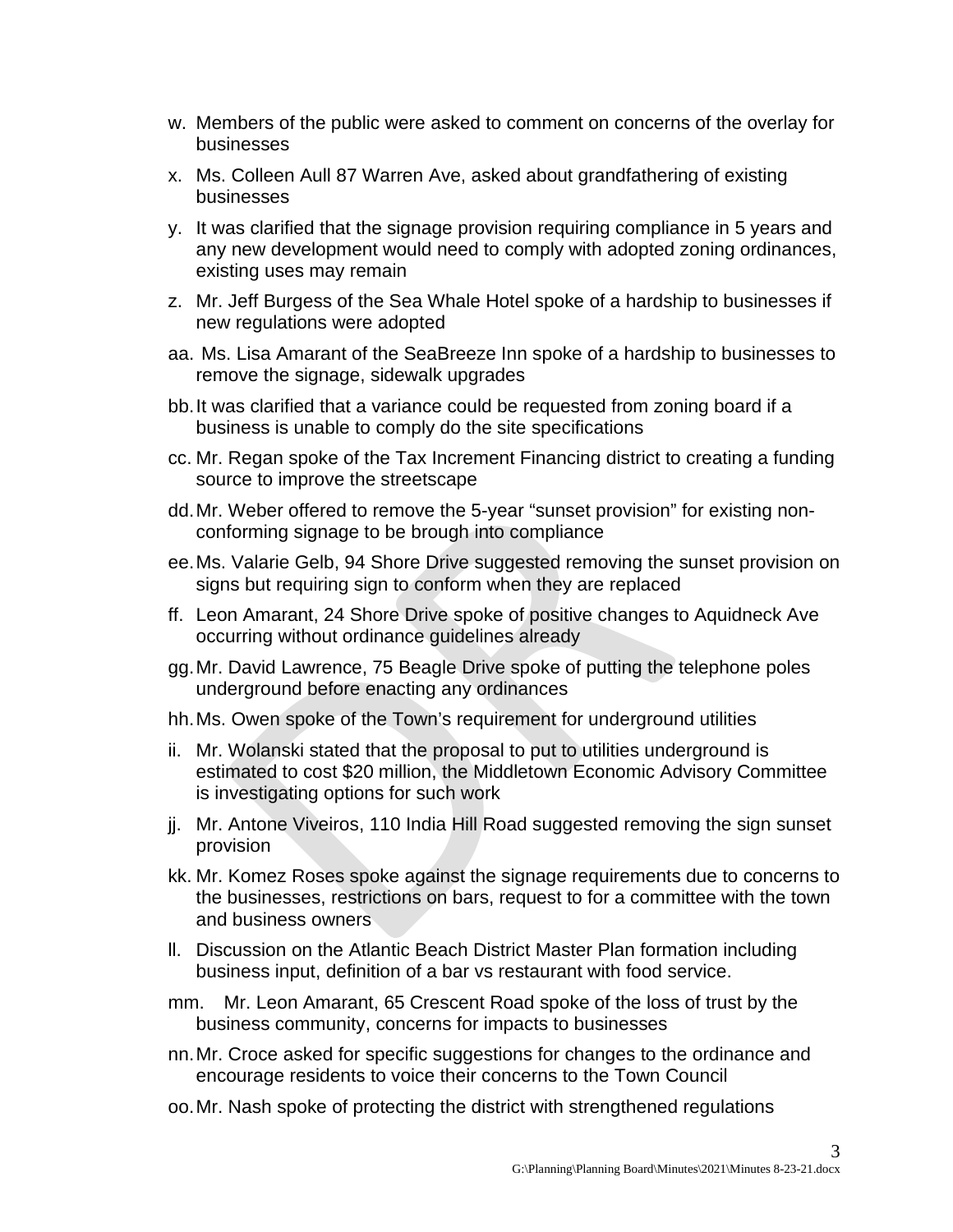- pp.Mr. Dennis Barry, 62 Warren Ave referenced other concerns and was invited to speak again later
- qq.Mr. Robert Silva, 8 Circle Drive asked about building and height limitations, spoke of roadway and utility improvements, signage provisions
- rr. Ms. Lee Kirmil, 124 Aquidneck Ave spoke of concerns of the impacts to existing business expansions
- ss. Mr. Scott Kirmil, On the Pond LLC and Diego's asked about catering as a principal use, spoke of the character of the area
- tt. Mr. Wolanski explained the intent of the changes to the use table based on the Atlantic Beach District master plan
- uu.Mr. Ciummo offered to remove the signage sunset provisions, concerns of impacts small businesses
- vv. Mr. Regan referenced section 1207 of the zoning code requiring nonconforming signs to be replaced when expanded and subject to certain requirements. He suggested changing language in the draft ordinance so that non-conforming signs be replaced in accordance with section 1207
- ww. **Motion** by Mr. Nash, seconded by Ms. Owen to recommend removing the requirements that non-conforming signs be brough into compliance within 5 years and reference section 1207 for replacement of signs
- xx. Discussion: Sign ordinance subcommittee, requiring sign compliance when a business changes, requiring sign compliance with change of use
- yy. **Motion amended** to change "provided that when there is a change of use that the sign will be brought into compliance"
- zz. **Vote**: 6-0-0
- aaa. Mr. Dennis Barry, 62 Warren Ave spoke of the height concerns, concerns regarding the reduced rear setbacks, suggested changes to the site design section E.(c) requirement from "the public right of way" to the "benefit of local residents", requested delivery times, dumpster location restrictions
- bbb. Mr. Regan expressed concerns of protecting views of private property being outside the scope of local zoning ordinances
- ccc. Mr. Komez Roses asked about process
- ddd. There was discussion on process of sending suggestions to the town council, staff, and planning board
- eee. Ms. Lisa Amarant of the Sea Breeze Inn spoke of needing roadway improvements
- fff. Mr. Leon Amarant requested that the proposal be tabled, asked about the streetscape design
- ggg. There was discussion on sending suggestions to the Town Council, Staff, and the Planning Board, being specific with suggestions. Town Council's role